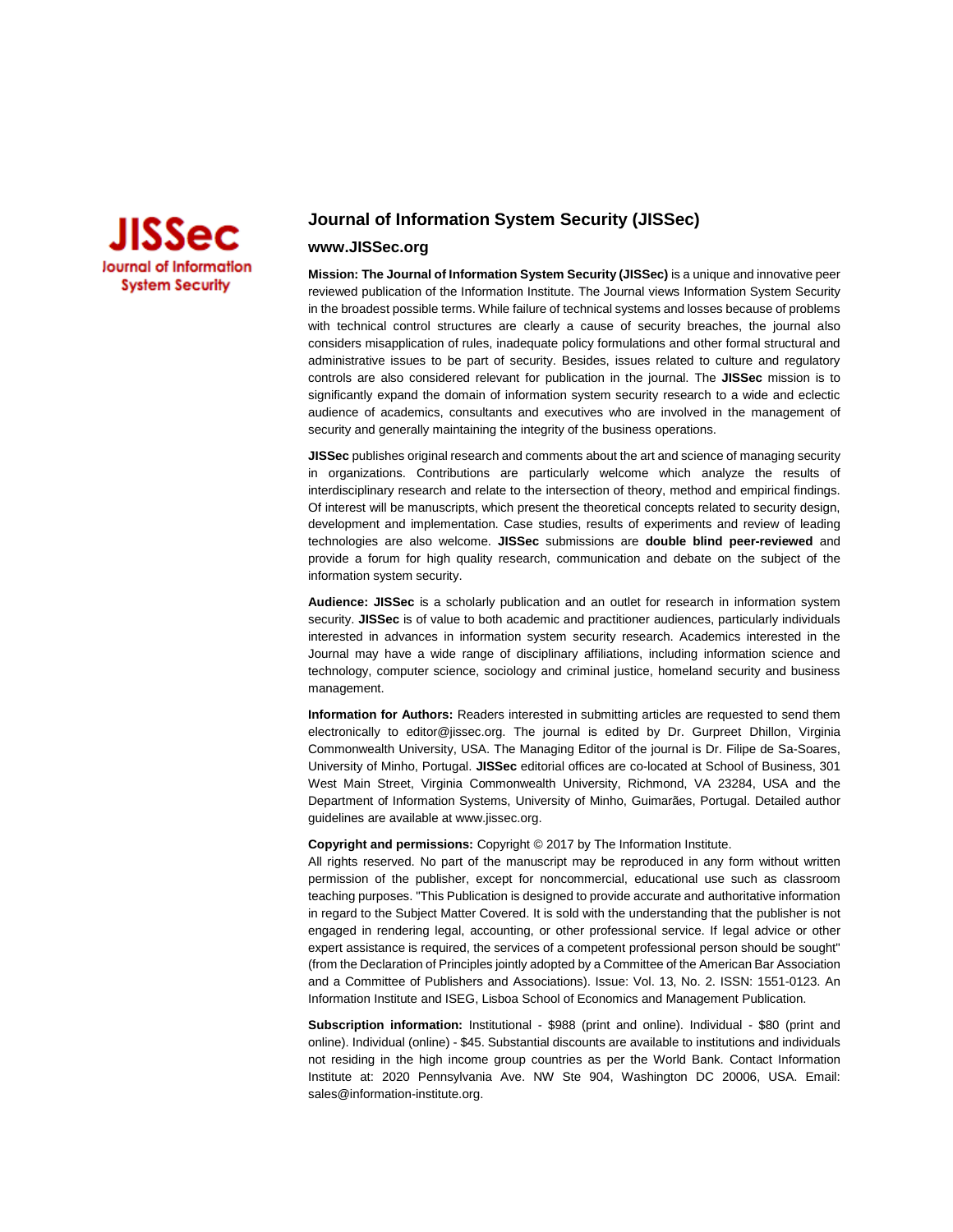#### **Editor-in-Chief**

Gurpreet Dhillon University of North Carolina, Greensboro, USA

## **Co-Editors**

James Backhouse London School of Economics, UK

Fredrik Karlsson, Karin Hedström Örebro University, Sweden

Dan Harnesk Luleå University of Technology, Sweden

### **Managing Editor**

Filipe de Sa-Soares University of Minho, Portugal

#### **Publishing Manager**

Mark Crathorne ISEG, Lisbon School of Economics and Management, ULisboa, Portugal

#### **Associate Editors**

Jeimy J. Cano, Universidad de los Andes, Colombia Jean-Noel Ezingeard, Kingston University, UK Steve Furnell, University of Plymouth, UK Qing Hu, Florida Atlantic University, USA Günther Pernul, University of Regensburg, Germany Jeff Stanton, Syracuse University, USA Mikko Siponen, University of Oulu, Finland Raj Sharman, SUNY Buffalo, USA Rossouw von Solms, PE Technikon, South Africa Dan Shoemaker, University of Detroit, Mercy, USA Ramesh Subramanian, Quinnipiac University, USA Kerry-Lynn Thomson, Nelson Mandela Metropolitan University, South Africa Merrill Warkentin, Mississippi State University, USA Mark Weiser, Oklahoma State University, USA Greg B. White, University of Texas, San Antonio, USA

#### **Book Review Editor**

Heinz Roland Weistroffer Virginia Commonwealth University, USA

### **Editorial Advisors**

Richard Baskerville Georgia State University, USA

Allen Lee Virginia Commonwealth University, USA